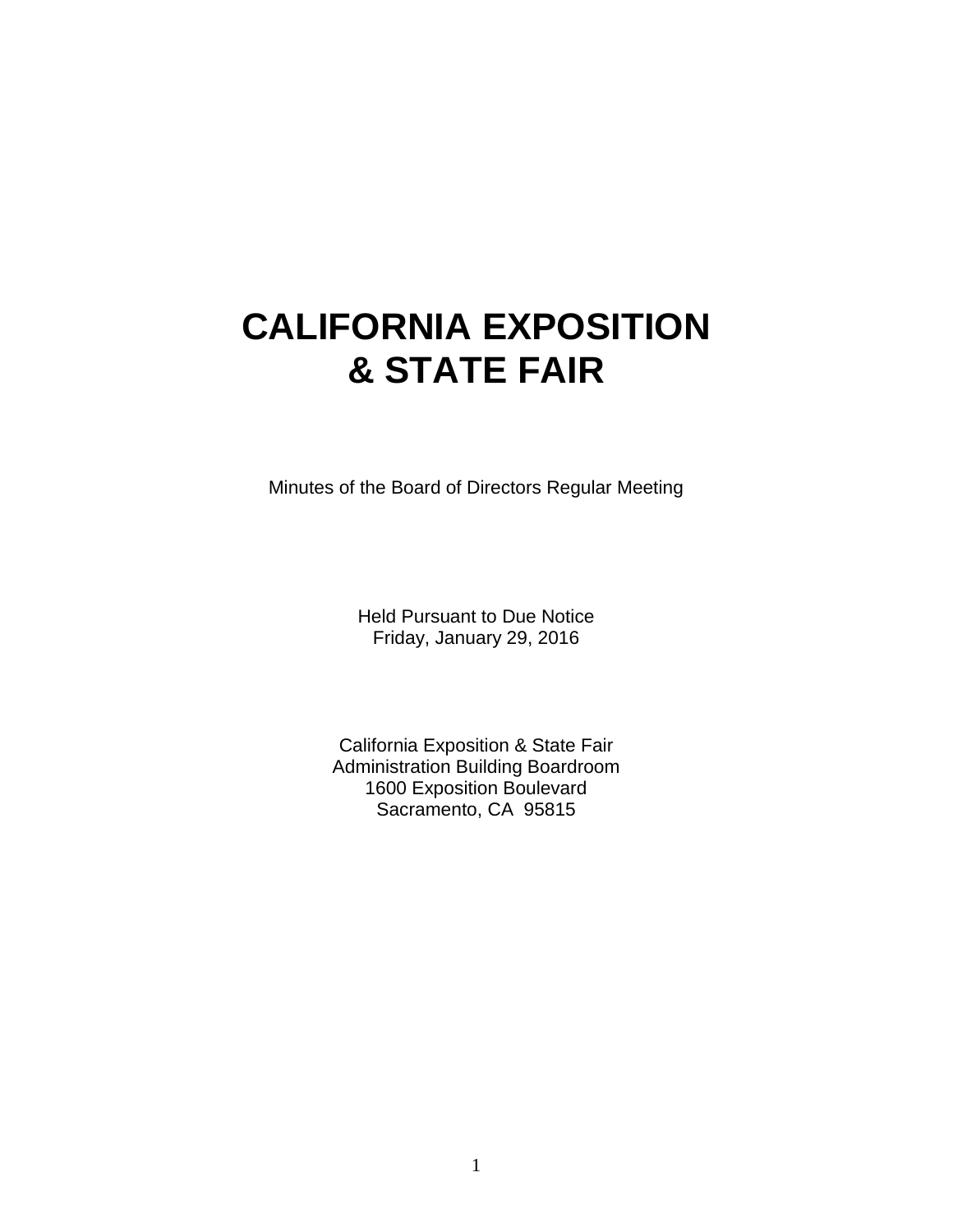## **Directors Present**

Director Patrick O'Brien, Chair Director Sonney Chong Director Rina V. DiMare Director Corny Gallagher Director Rex Hime Director David Mallel Director Hallie Ochoa Director Willie Pelote

## **Directors Absent**

Director Mark Nelson, Vice Chair Director Rima Barkett

## **Staff Present**

Rick Pickering, Chief Executive Officer (CEO) Jennifer Castleberry, Marketing Director Carrie Wright, Programs Director Samantha Brown, Financial Officer (FO) Marcia Shell, Assistant General Manager, Operations (AGM) Sue O'Brien, Recording Secretary

#### **Others Present**

Julie Lee, Director of Operations, Governor's Office Lisa McVay, Appointments Administrator, Governor's Office Rene Macleay Santiago, Appointments Unit, Governor's Office Cal HR Amber Williams, Glass Agency Brently Payne, Glass Agency Amber Witze, Glass Agency Brian Honebein, Event Partnership

\*May not include all others present in the room or arriving late.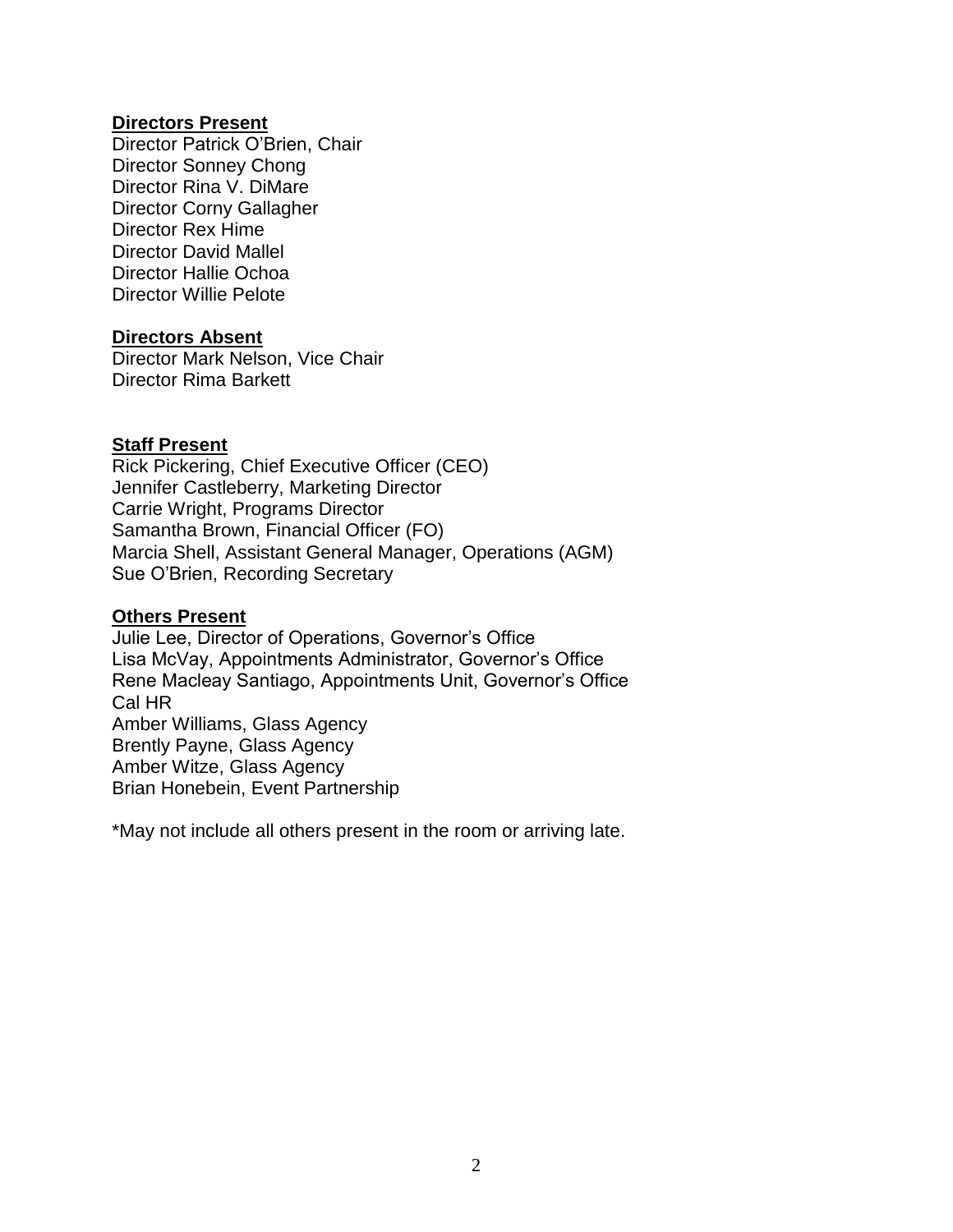# **CALL TO ORDER**

Chair O'Brien called the meeting to order at 10:00 a.m.

Chair O'Brien stated that the Mission Statement, Policy Statement and Public Comment Statement were printed in the Agenda and noted that copies of today's Agenda were available at the table.

# **1. PLEDGE OF ALLEGIANCE**

Chair O'Brien asked Director Hime to lead the Board, Staff and Guests in the Pledge of Allegiance.

## **2. ROLL CALL**

CEO Pickering took roll call and a full quorum was present. Vice Chair Nelson and Director Barkett were not present and had asked to be excused.

## **Motion:**

It was moved by Director Hime and seconded by Director Gallagher to excuse the absences of Vice Chair Nelson, and Director Barkett. **All in favor, motion carried unanimously.**

## **3. INTRODUCTION OF GUESTS & STAFF**

Introduction of Guest and Staff were made around the room.

#### **Move Agenda Items 12 c then to Closed Session, Item 13**

Chair O'Brien suggesting taking these items out of order to accommodate the public. There were no objections, the Board considered Agenda item #12 c and went into Closed Session.

## **12 c. Public Comments**

Eric Mills, Action for Animals, thanked the California State Fair and Board for their progressive stance on animal welfare issues. He noted that the California State Fair is the most humane State Fair in America and should be a model for other Fairs and keep up the good work.

# **13. CLOSED SESSION**

For purposes of discussing personnel matters related to the CEO/General Manager and officers under Government Code Section §11126. The Board will meet in Closed Session to confer with and/or receive legal advice from counsel or the represented delegate.

a. **Personnel Matter:** Evaluation of performance of CEO/General Manager. [Gov. Code, § 11126, subd. (a).]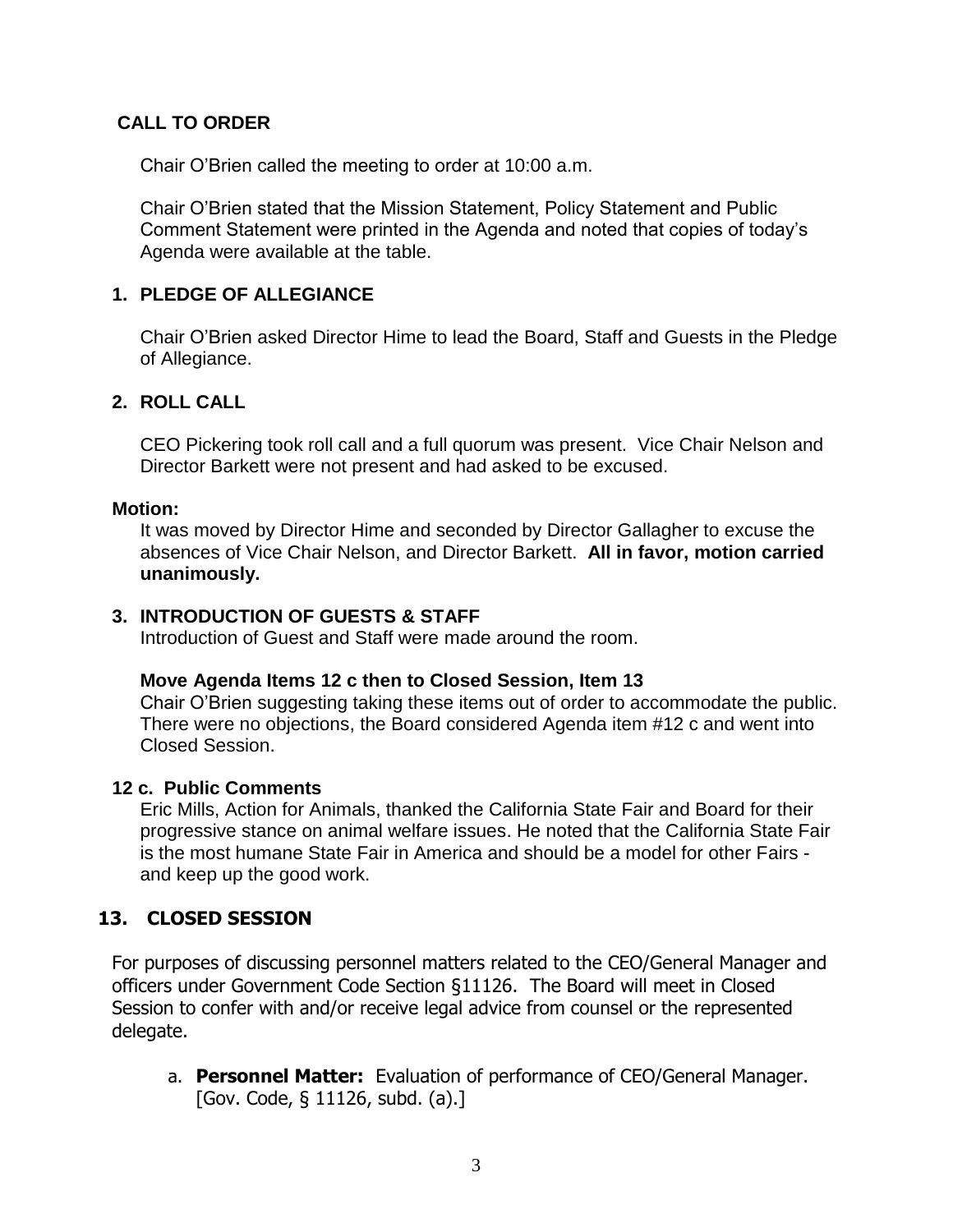b. **Personnel Matter:** Consideration of the appointment or employment of officers pursuant to Section 4 of Article VII of the California Constitution. [Gov. Code, § 11126, subds. (a)-(b).]

Chair O'Brien reported that the Board in Closed Session had taken no reportable action.

Chair O'Brien returned to the order of the Agenda.

# **5. PRESENTATION**

No items to present

# **6. MINUTES OF MEETINGS**

No items for consideration

# **7. COMMITTEES AND STAFF REPORTS**

## **a. Advertising and Marketing Department Update**

Marketing Director Castleberry announced the addition of two new full time staff members, Maricela Ramirez and Cierra Timpson. She noted that both had previously been working part-time at Cal Expo.

At the WFA Annual Convention, the California State Fair received 12 first place awards, 11-second place awards, and 8 third place awards for marketing, innovations and management excellence. The U.S. National Drone Racing Championship also earned WFA's 2015 Feature Program of the Year Award.

The Glass Agency presented the overall concepts for the 2016 California State Fair, including *"There's good, and then there's best!"*

Marketing Director Castleberry noted that although the Glass Agency has done an outstanding job, the contract will expired on August 31, 2016, as this was the final renewal period. Consequently, the Marketing Department will be issuing a new RFP in advance of the 2016 State Fair, in order to provide potential respondents an opportunity to tour the State Fair. Proposals would be due in early August, and a recommendation would then come to the Board at their September meeting. This would require extending Glass's current contract for one month (from August 31 2016 to September 30, 2016.) There is no action required since the Board had previously addressed this matter. Staff simply wanted to remind everyone that as a State Agency we were required to competitive bid for services, even when the contractor was doing an outstanding job.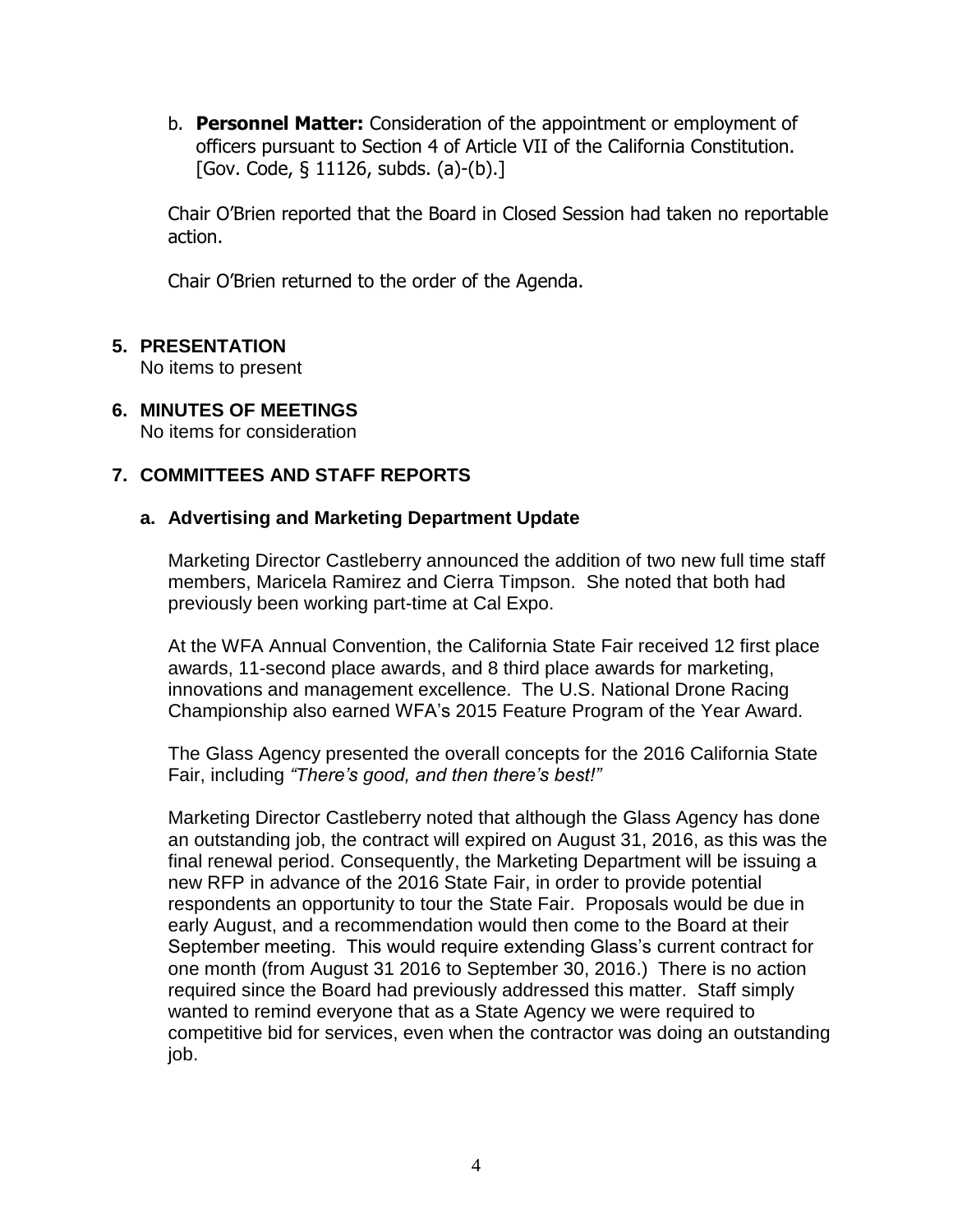**8. FINANCIAL REPORTS**

No items for consideration.

- **9. CORRESPONDENCE** No items for consideration.
- **10. UNFINISHED BUSINESS** No items for consideration.

# **11. NEW BUSINESS**

No items for consideration.

# **12. MATTERS OF INFORMATION**

- **a.** Revised 2016 Board Meeting Schedule (Revised 01-12-16)
- **b.** Board of Directors Standing Committees and Liaison Committees
- **c.** Public Comments (Held earlier in the meeting)
- **d.** CEO Comments

CEO Pickering reported on the numerous Western Fair Association (WFA) awards that were presented to the State Fair and thanked all who were involved in producing such outstanding results.

CEO Pickering reported on Bonney Field that although we had an Occupancy Permit for Phase 1, we were working to have the Occupancy Permit for Phase 2 prior to the Pro Soccer exhibition game on February 13, 2016.

CEO Pickering congratulated Paul Gillingham and Staff for their preparation of the "Road Map to Achieving Executive Orders B-18 – 12 & B-16-12" and meeting the Governor's requirements to reduce water/energy.

CEO Pickering reported that Staff continued to work closely with DGS on potential ESCO energy saving programs. Of note is that Cal Expo is not a standard day-to-day energy user, thus making projections on savings very complicated. CEO Pickering also updated the Board on a possible major photovoltaic project between Cal Expo, DGS and SMUD. It was noted that Cal Expo is expecting details that are more specific in the near future, so that a prudent evaluation can be undertaken.

**e.** Director Comments

Director Gallagher stated that he hoped everyone was excited about the Governor's State of the State address.

**f.** Next Board Meeting – February 26, 2016